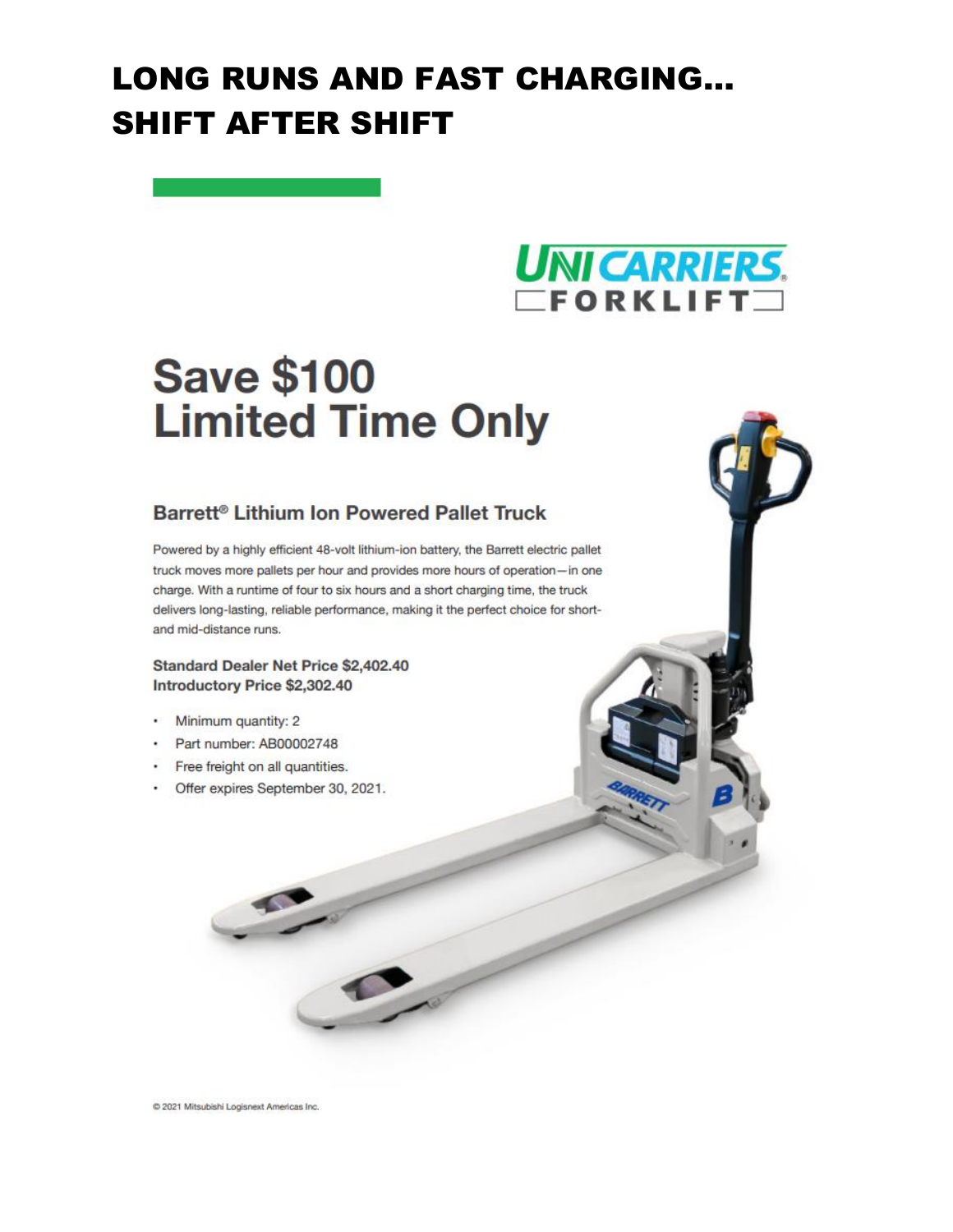## LONG RUNS AND FAST CHARGING… SHIFT AFTER SHIFT

Powered by a highly efficient 48-volt lithium-ion battery, the **BARRETT** electric pallet truck moves more pallets per hour and provides more hours of operation—in one charge. With a runtime of four to six hours and a short charging time, the truck delivers long-lasting, reliable performance, making it the perfect choice for short- and mid-distance runs.



#### **INOVATIVE TECHNOLOGY**

Multi-function control handle incorporates butterfly style thumb controls, emergency reverse button, horn button, and key switch for ease of use

#### **REDUCED OPERATOR FATIQUE**

Designed with an ergonomic springloaded steering handle and long tiller with a large handle grip for an easy and comfortable hold and strain-free operation.

#### **DURABLE DESIGN**

Integrated rocker arm is cast in a single piece, extending product life in tough applications.

#### **EXCEPTIONAL MANEUVERABILITY**

With its compact design, low service weight, and small turning radius, the truck is ideal for tight spaces in a variety of applications. Creep speed function is helpful for slow and confined areas

#### **SMOOTH PERFORMANCE**

Brushless drive motor offers stepless speed control for a smoother transition from braking to moving. The motor's disc brake system delivers smooth and reliable operation, while reducing parts and maintenance costs that are associated with traditional brake systems

#### **ZERO BATTERY MAINTENANCE**

Lithium-ion technology out-performs lead-acid batteries and eliminates the need for routine battery maintenance and watering. These batteries do not emit gas and are maintenance free. EMC certified charger included.